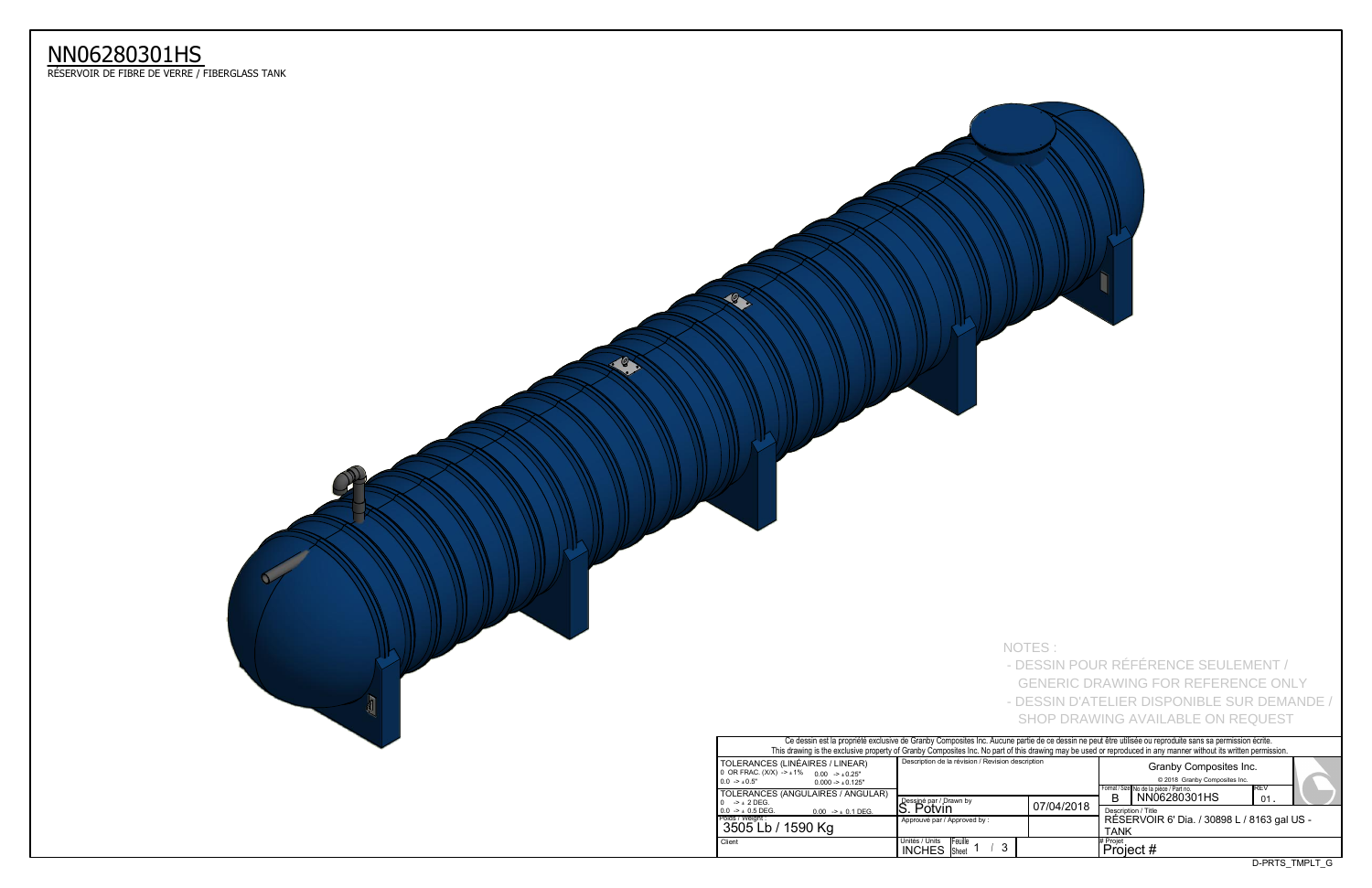| Item | Numéro de pièce /<br>Part Number | Oté /<br>Qty | Description                                                 |  |  |  |
|------|----------------------------------|--------------|-------------------------------------------------------------|--|--|--|
|      | ADP0000001                       | 2            | PLAQUES DE LEVAGE (Granby #AS1108) - LIFTING LUG            |  |  |  |
| 2    | BERCEAU06                        | 3            | BERCEAU - 6' - SADDLE                                       |  |  |  |
| 3    | BERCEAU06LUGS                    | 2            | BERCEAU AVEC ANCRAGES - 6' - SADDLE WITH LUGS               |  |  |  |
| 4    | EV480                            |              | ENSEMBLE ÉVENT - 4" SCH. 80 - VENT KIT                      |  |  |  |
| 5    | GMHE30-COVER00                   |              | COUVERCLE DE TROU HOMME BOULONNÉ - 30" DIA. FRP. - BOLTED   |  |  |  |
|      |                                  |              | <b>MAN HOLE COVER</b>                                       |  |  |  |
| 6    | MH-30 (6"L.)                     |              | TROU D'HOMME - 30" DIA. x 6" L. - MANHOLE                   |  |  |  |
| 7    | <b>PFV01414</b>                  |              | PLAQUE ANTI-VORTEX 0.5" x 13.5" x 13.5" - ANTI-VORTEX PLATE |  |  |  |
| 8    | TP80400G01 (40"L.)               | 2            | TUYAU PVC GRIS - 4" SCH.80 - PVC PIPE GREY                  |  |  |  |
| 9    | TP80400G01 (9"L.)                |              | TUYAU PVC GRIS - 4" SCH.80 - PVC PIPE GREY                  |  |  |  |
|      |                                  |              |                                                             |  |  |  |

- Diamètre intérieur / Inside Diameter : 72" / 1.829 m
- Longueur minimale requise de la chaîne pour le levage à 60° / Minimum required length of the chain for the 60° lifting : 124" / 3.16 m"
- Fabriqué selon les exigences ANSI-AWWA D120 / Manufactured according to ANSI-AWWA D120 requirements
- Couche isolante d'uréthane en option / Urethane insulation layer in option
- Protection gelcoat contre les UV en option / Gelcoat UV protection in option
- Exigences NSF-61 pour eau potable en option / NSF-61 requirements for drinkable water in option

Le réservoir doit être installé selon les instructions du manufacturier. / The tank must be installed in accordance with the manufacturer's instructions.

| TOLERANCES (LINÉAIRES / LINEAR)<br>0 OR FRAC. (X/X) -> ±1% 0.00 -> ±0.25"<br>$0.0 \rightarrow 0.5"$<br>$0.000 - 1.000 - 1.000$ | Description de la révision / Revision description                        |            |                 |  |  |  |  |
|--------------------------------------------------------------------------------------------------------------------------------|--------------------------------------------------------------------------|------------|-----------------|--|--|--|--|
| TOLERANCES (ANGULAIRES / ANGULAR)<br>$0 \rightarrow \pm 2$ DEG.                                                                | Dessiné par / Drawn by                                                   | 07/04/2018 | Format / S<br>В |  |  |  |  |
| $0.0$ -> $\pm$ 0.5 DEG.<br>$0.00$ -> $\pm$ 0.1 DEG.                                                                            | Potvin                                                                   |            | Descr           |  |  |  |  |
| Poids / Weight :<br>3505 Lb / 1590 Kg                                                                                          | Approuvé par / Approved by:                                              |            | RES<br>TAN      |  |  |  |  |
| Client                                                                                                                         | Unités / Units<br><b>IFeuille</b><br>-3<br><b>INCHES</b><br><b>Sheet</b> |            | # Projet<br>∙ro |  |  |  |  |





## **PROPRIeTeS DE LA FONDATION / FOUNDATION'S PROPERTIES**

N1 - Structure de chaussée bien drainée (avec ou sans dalle de béton) d'une capacité portante de 4,000 lbs/ p.c. (20T / m.c.) / Well drained roadway structure ( with or without concrete pad) with load bearing capacity of 4,000 psf (20T / sm)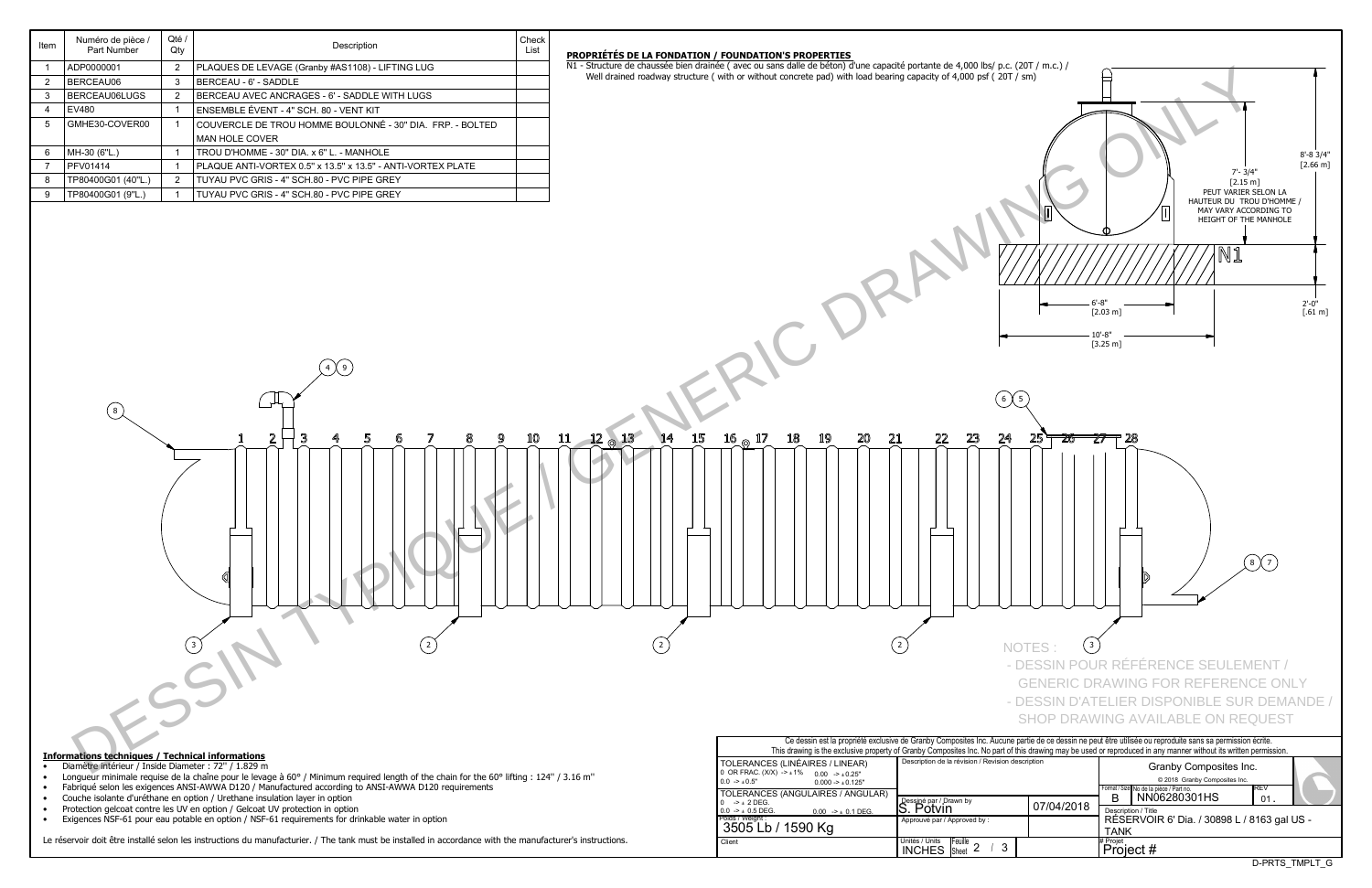D-PRTS\_TMPLT\_G